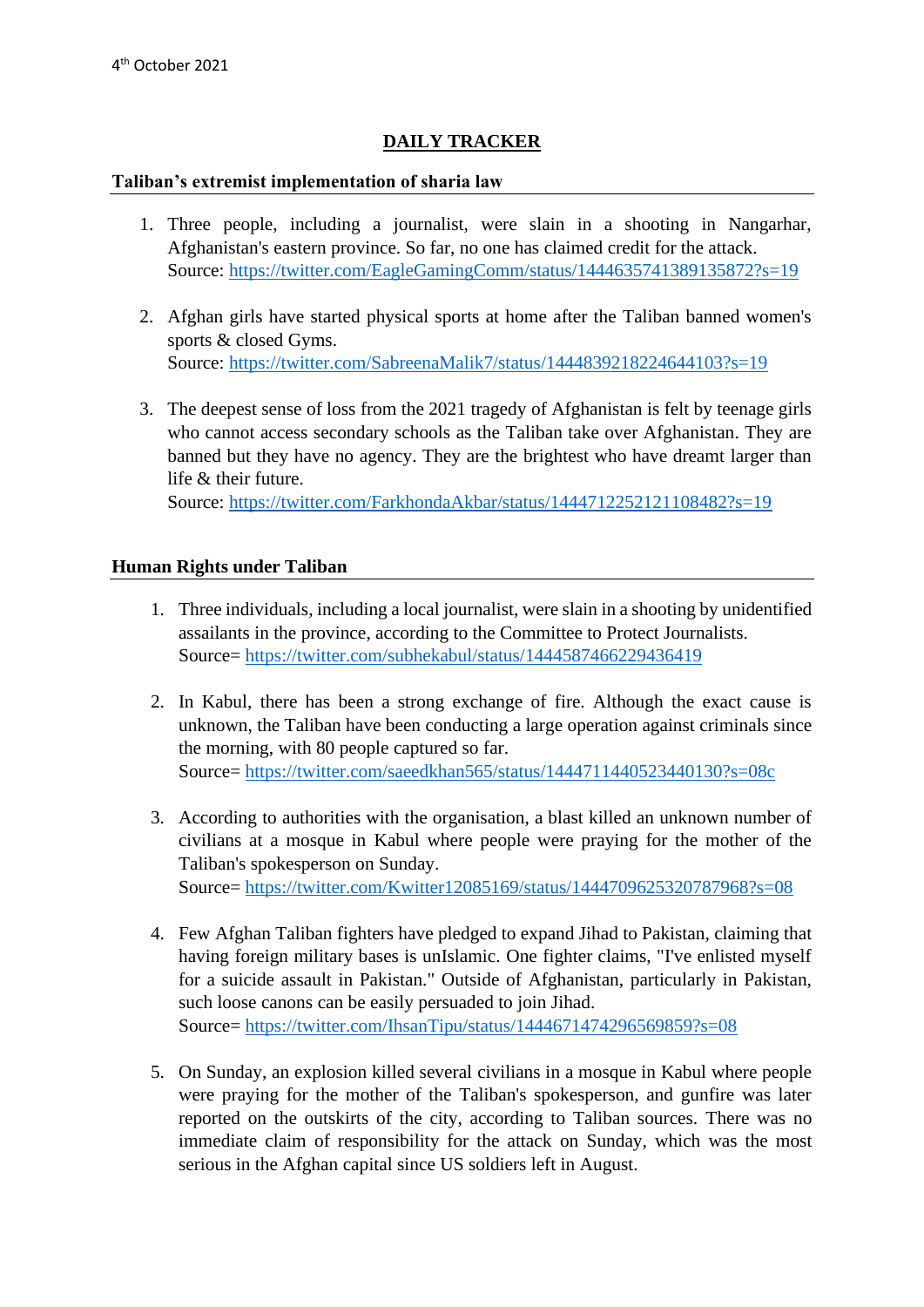Source= [https://www.jpost.com/breaking-news/explosion-in-kabul-kills-civilians](https://www.jpost.com/breaking-news/explosion-in-kabul-kills-civilians-taliban-spokesman-680919)[taliban-spokesman-680919](https://www.jpost.com/breaking-news/explosion-in-kabul-kills-civilians-taliban-spokesman-680919)

6. According to local and international sources, children are dying of starvation in Afghanistan, prompting predictions that a million children could face life-threatening malnutrition by the end of the year. In the previous six months, at least 17 children in Ghor, one of the impacted regions, have perished from starvation among those who made it to hospital.

Source= [https://www.deccanherald.com/international/world-news-politics/children](https://www.deccanherald.com/international/world-news-politics/children-dying-of-malnutrition-in-afghanistan-say-officials-1036686.html)[dying-of-malnutrition-in-afghanistan-say-officials-1036686.html](https://www.deccanherald.com/international/world-news-politics/children-dying-of-malnutrition-in-afghanistan-say-officials-1036686.html)

## **Current Situation**

- 1. Prime Minister Imran Khan has encouraged Afghanistan's neighbours to develop a "shared strategy" on when to re-establish the Taliban rule. Source=<https://twitter.com/Pakcoalition/status/1444594724065710093>
- 2. Ahl-e-Hadith expressed their support for the Islamic Emirate of Afghanistan during a big assembly in Nuristan, calling the defeat of the infidel world a tremendous honour for Afghans. Source=<https://twitter.com/RRApashtonews/status/1444593087444099079>
- 3. Noorullah Munir, the Acting Minister of Education, met with the Turkish Ambassador in Kabul to discuss Turkey's educational cooperation.The two sides talked about reopening Afghan-Turkish schools in Afghanistan, developing the education system, providing scholarships, providing high-quality educational services to pupils in remote areas of the nation, and other educational administration issues.

Source= [https://bakhtarnews.af/turkish-ambassador-assures-continued-of](https://bakhtarnews.af/turkish-ambassador-assures-continued-of-cooperation-in-field-of-education-with-afghanistan/?utm_source=dlvr.it&utm_medium=twitter)[cooperation-in-field-of-education-with](https://bakhtarnews.af/turkish-ambassador-assures-continued-of-cooperation-in-field-of-education-with-afghanistan/?utm_source=dlvr.it&utm_medium=twitter)[afghanistan/?utm\\_source=dlvr.it&utm\\_medium=twitter](https://bakhtarnews.af/turkish-ambassador-assures-continued-of-cooperation-in-field-of-education-with-afghanistan/?utm_source=dlvr.it&utm_medium=twitter)

4. Imran Khan, Pakistan's prime minister, stated that the United States will have to recognise the Taliban "sooner or later." After the Taliban took control of Afghanistan, Mr Khan told a Turkish television channel that the US was in a condition of "shock and confusion." In a TV interview with state-run TRT World, he claimed that the American public is looking for a scapegoat and that President Joe Biden is being unfairly targeted. Source= [https://www.thenationalnews.com/world/2021/10/03/imran-khan-says-the-](https://www.thenationalnews.com/world/2021/10/03/imran-khan-says-the-us-will-have-to-recognise-the-taliban-sooner-or-later/?utm_source=dlvr.it&utm_medium=twitter)

[us-will-have-to-recognise-the-taliban-sooner-or](https://www.thenationalnews.com/world/2021/10/03/imran-khan-says-the-us-will-have-to-recognise-the-taliban-sooner-or-later/?utm_source=dlvr.it&utm_medium=twitter)[later/?utm\\_source=dlvr.it&utm\\_medium=twitter](https://www.thenationalnews.com/world/2021/10/03/imran-khan-says-the-us-will-have-to-recognise-the-taliban-sooner-or-later/?utm_source=dlvr.it&utm_medium=twitter)

5. On Sunday, more than 1,500 Taliban supporters gathered in a wide field north of Kabul to demonstrate their power as they consolidate their control of Afghanistan. At Kohdaman settlement, on the steep outskirts of the capital, a crowd of mostly men and boys listened to lectures by top Taliban officials and commanders.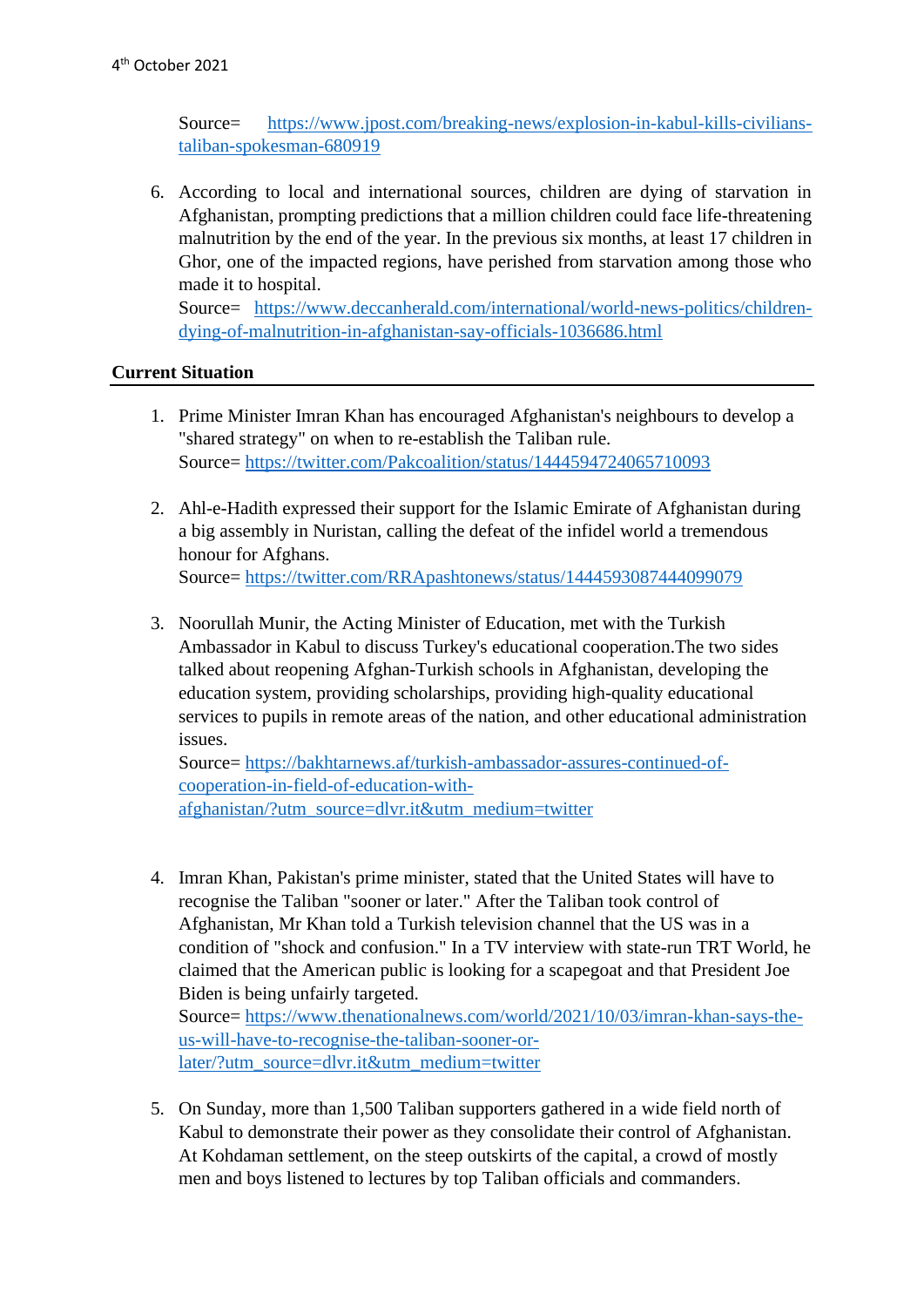Source= [https://www.nst.com.my/world/world/2021/10/733246/taliban-hold](https://www.nst.com.my/world/world/2021/10/733246/taliban-hold-victory-rally-outside-kabul-they-consolidate-rule)[victory-rally-outside-kabul-they-consolidate-rule](https://www.nst.com.my/world/world/2021/10/733246/taliban-hold-victory-rally-outside-kabul-they-consolidate-rule)

- 6. In a meeting with Pakistani Ambassador to Tehran Rahim Hayat Qureshi, the congressman emphasised the Islamic Republic of Iran and Pakistan's long-standing links and commonalities, as well as the importance of a fresh perspective in furthering the relationship. Tehran is keen in expanding its connection with Islamabad, according to Amirabadi Farahani, through a legislative friendship group that will ideally speed up commercial and business interactions. Source= [https://en.irna.ir/news/84491862/All-inclusive-participation-will-take-](https://en.irna.ir/news/84491862/All-inclusive-participation-will-take-Afghanistan-out-of-current?utm_source=dlvr.it&utm_medium=twitter)[Afghanistan-out-of-current?utm\\_source=dlvr.it&utm\\_medium=twitter](https://en.irna.ir/news/84491862/All-inclusive-participation-will-take-Afghanistan-out-of-current?utm_source=dlvr.it&utm_medium=twitter)
- 7. The fall of Kabul on August 15, 2011, signalling the Taliban's return to power, appeared to be good news for Pakistan at first. Its ties to a movement that owed Islamabad a lot during the Taliban's conquest of Afghanistan in 1994–1995, and subsequently enjoyed a vital Pakistani safe haven after the US invasion pushed them out of power in 2001 are no secret. But history does not repeat itself in the same way: Imran Khan's government, which has been in power in Pakistan since 2018, is taking care not to share the risk of isolation that the new Afghan regime faces, while also attempting to influence it in the direction that the international community prefers.

Source= [https://responsiblestatecraft.org/2021/10/03/the-taliban-in-power-pakistan](https://responsiblestatecraft.org/2021/10/03/the-taliban-in-power-pakistan-torn-between-satisfaction-and-anxiety/?utm_source=dlvr.it&utm_medium=twitter)[torn-between-satisfaction-and-anxiety/?utm\\_source=dlvr.it&utm\\_medium=twitter](https://responsiblestatecraft.org/2021/10/03/the-taliban-in-power-pakistan-torn-between-satisfaction-and-anxiety/?utm_source=dlvr.it&utm_medium=twitter)

8. Bangladesh's Foreign Minister stated that it is too early to comment on the Taliban's takeover and recognition, and that he will wait and see how the situation evolves. Bangladesh, on the other hand, has made it plain that it is closely following the situation and will only work with the new administration if it is democratic and popular.

Source= [https://www.orfonline.org/expert-speak/why-are-small-south-asian-states](https://www.orfonline.org/expert-speak/why-are-small-south-asian-states-resorting-to-the-wait-and-watch-approach-towards-the-taliban/)[resorting-to-the-wait-and-watch-approach-towards-the-taliban/](https://www.orfonline.org/expert-speak/why-are-small-south-asian-states-resorting-to-the-wait-and-watch-approach-towards-the-taliban/)

- 9. There have been reports of fighting near Bagram and north of Kabul. After yesterday's onslaught on Charikar, the flatlands of Parwan appear to be turning into a battleground between ISIS, the Panjshir Resistance NRF, and the Taliban. Source=<https://twitter.com/RealLarsJohmann/status/1444709759068917769?s=08>
- 10. Pakistan has come under fire in Afghanistan and internationally (including Iran and India) for its purported assistance in the Taliban's seizure of Kabul. This has been reflected in social media campaigns such as Sanction Pakistan, in which many critics have pointed to Pakistani celebrations to demonstrate that Islamabad is the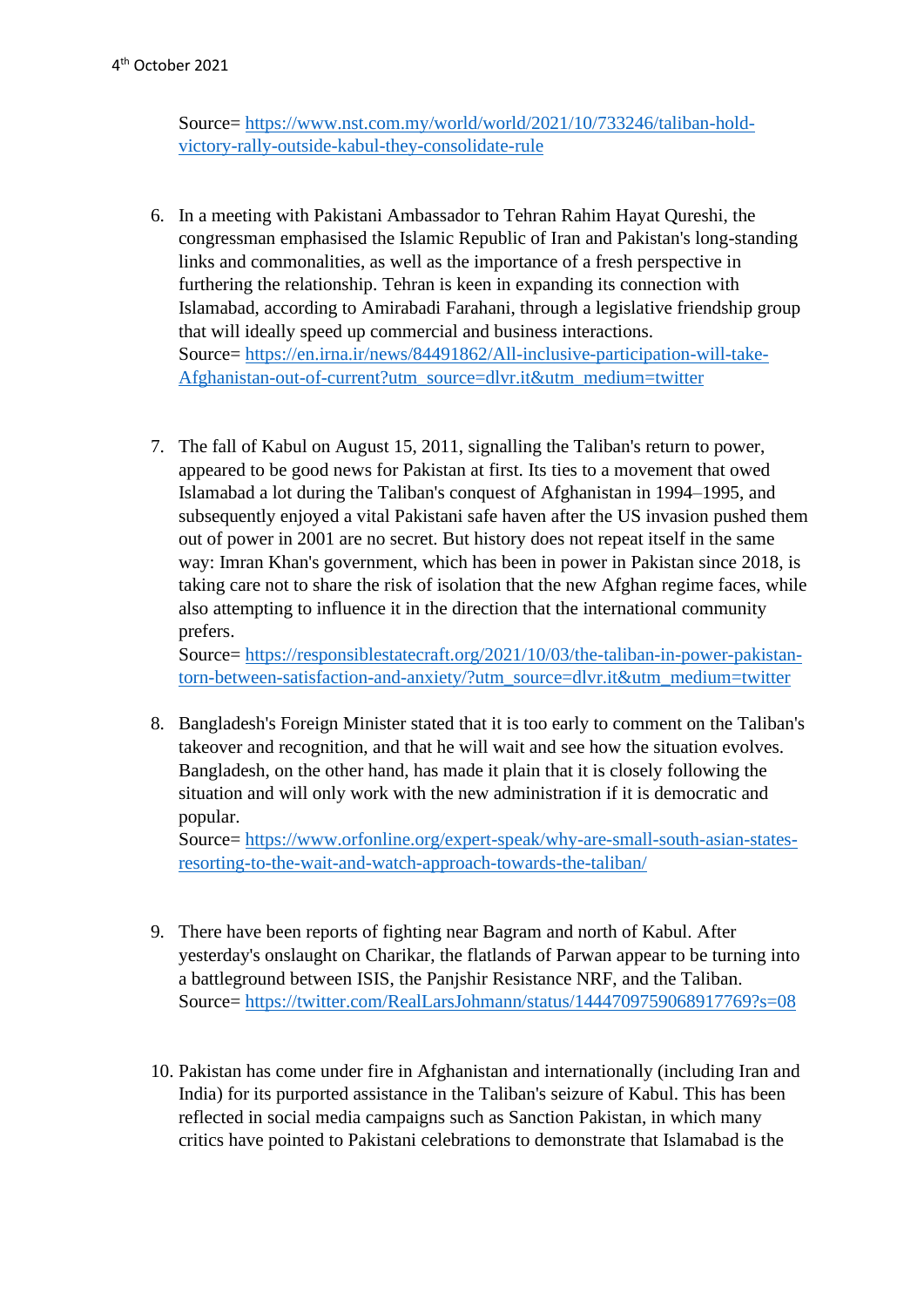true winner. Pakistan's simplistic labelling is unjustified. It is a varied society, and not everyone is ecstatic about the Taliban's victory. Source= [https://thediplomat.com/2021/09/why-are-some-pakistanis-celebrating-the](https://thediplomat.com/2021/09/why-are-some-pakistanis-celebrating-the-taliban-takeover/)[taliban-takeover/](https://thediplomat.com/2021/09/why-are-some-pakistanis-celebrating-the-taliban-takeover/)

11. The foreign policy chief of the European Union said on Sunday that the Taliban government's actions so far have been "not very encouraging," and that any economic collapse in Afghanistan would increase the likelihood of terrorism and other threats. At a joint press conference with his Saudi Arabian colleague, Josep Borrell expressed hope that nuclear talks between world powers and Iran will resume "soon" in Vienna.

Source=<https://chanakyaforum.com/taliban-government-behaviour-not/>

- 12. Thousands of Afghans have crossed the border into Iran in recent weeks, including a former Afghan policeman who claims he is out of employment under the new Taliban regime. Abdul Ahad, a 22-year-old former officer, told VOA that he is leaving Afghanistan because he "doesn't see a future there." Source= [https://www.voanews.com/a/thousands-of-afghans-flee-to-iran-as](https://www.voanews.com/a/thousands-of-afghans-flee-to-iran-as-uncertainty-grows-under-taliban/6244617.html)[uncertainty-grows-under-taliban/6244617.html](https://www.voanews.com/a/thousands-of-afghans-flee-to-iran-as-uncertainty-grows-under-taliban/6244617.html)
- 13. The Taliban has given the media access to the fake Afghan village that has served as a CIA base for the past 20 years. The area used as a training ground for paramilitary forces. The base is thought to be important to America's 'war on terror.' Source= [https://english.madhyamam.com/world/taliban-opens-secret-cia-base-in](https://english.madhyamam.com/world/taliban-opens-secret-cia-base-in-kabul-to-media-854180?utm_campaign=pubshare&utm_source=Twitter&utm_medium=1291365724372340737&utm_content=auto-link&utm_id=89)[kabul-to-media-](https://english.madhyamam.com/world/taliban-opens-secret-cia-base-in-kabul-to-media-854180?utm_campaign=pubshare&utm_source=Twitter&utm_medium=1291365724372340737&utm_content=auto-link&utm_id=89)[854180?utm\\_campaign=pubshare&utm\\_source=Twitter&utm\\_medium=129136572](https://english.madhyamam.com/world/taliban-opens-secret-cia-base-in-kabul-to-media-854180?utm_campaign=pubshare&utm_source=Twitter&utm_medium=1291365724372340737&utm_content=auto-link&utm_id=89) [4372340737&utm\\_content=auto-link&utm\\_id=89](https://english.madhyamam.com/world/taliban-opens-secret-cia-base-in-kabul-to-media-854180?utm_campaign=pubshare&utm_source=Twitter&utm_medium=1291365724372340737&utm_content=auto-link&utm_id=89)
- 14. Multiple reports have surfaced of military jets landing at Bagram Airbase in Afghanistan, just hours after photographs emerged showing the base's power being restored for the first time since US forces left the stronghold in July. Images circulating on social media appear to show the airbase's floodlights blazing in the distance, amid rumours that multiple military planes had recently taken off and landed at the site.

Source= [https://www.dailymail.co.uk/news/article-10054081/Military-planes](https://www.dailymail.co.uk/news/article-10054081/Military-planes-reportedly-spotted-landing-Bagram-air-base-Afghanistan.html)[reportedly-spotted-landing-Bagram-air-base-Afghanistan.html](https://www.dailymail.co.uk/news/article-10054081/Military-planes-reportedly-spotted-landing-Bagram-air-base-Afghanistan.html)

15. Rana Sanaullah, a leader of the Pakistan Muslim League-Nawaz (PML-N), said the prime minister was not taking into account the sacrifices made by the military personnel. Imran Khan is unable to shake hands with the opposition, but is willing to shake hands with PML-N leader Faqeer Muhammad, a key Taliban figure, according to reports. According to TRT: "The prime minister stated that he expects a deal to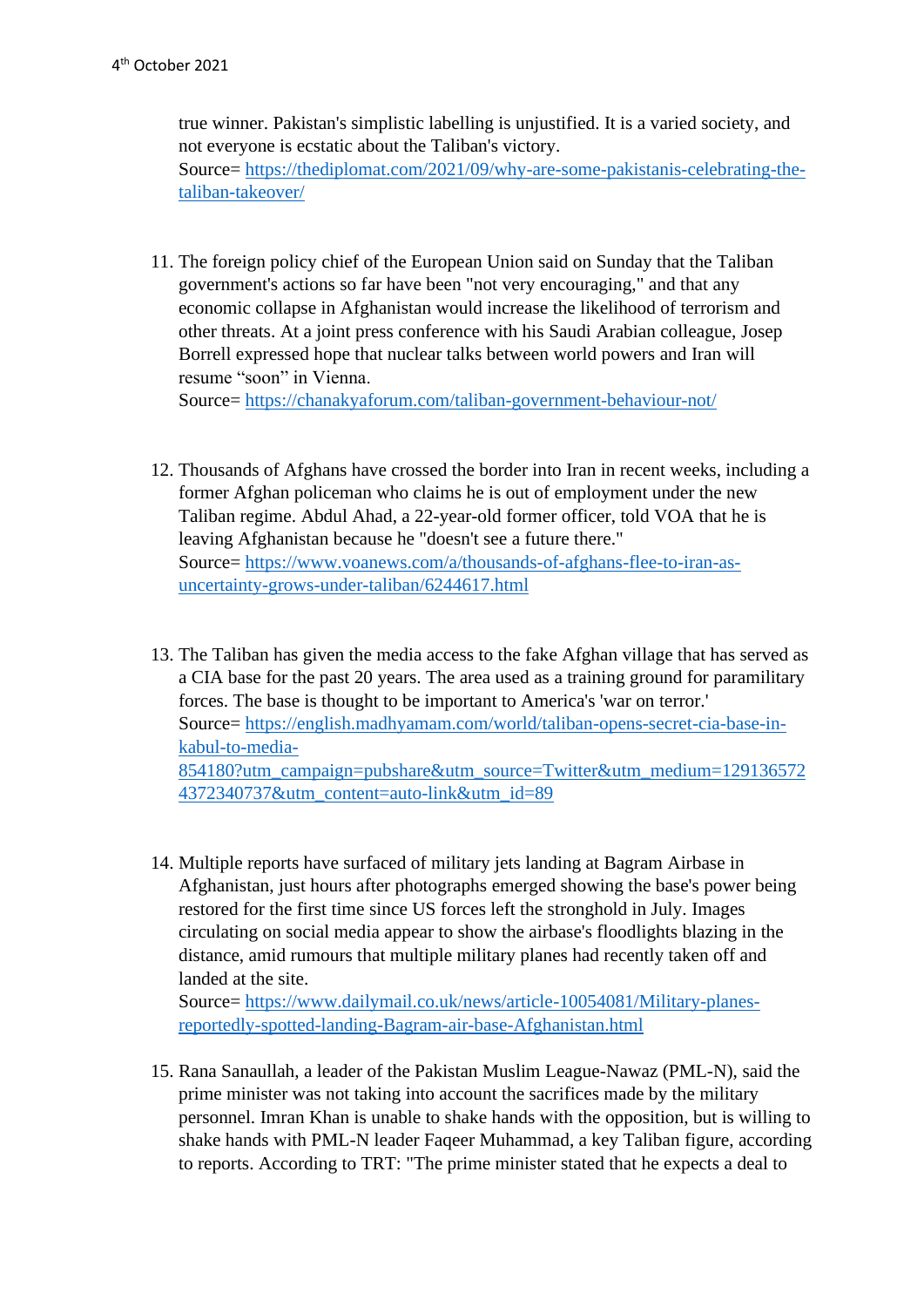emerge from the talks, but that nothing is guaranteed. He also stated that he believes discussion is the only way forward and that if a deal is made, the government will "forgive" the militants." Source= [https://www.samaa.tv/news/2021/10/imran-khan-giving-nro-to-taliban](https://www.samaa.tv/news/2021/10/imran-khan-giving-nro-to-taliban-says-rana-sanaullah/)[says-rana-sanaullah/](https://www.samaa.tv/news/2021/10/imran-khan-giving-nro-to-taliban-says-rana-sanaullah/)

16. Hasib Panjshiri of the Panjshir Central Forces, the NRF Resistance2 Commander, is always on the lookout for terrorists and stealing their weapons. He honours his recent vow, fearless and dedicated.

Source= [https://twitter.com/femme\\_foret/status/1444712571139985408?s=08](https://twitter.com/femme_foret/status/1444712571139985408?s=08)

- 17. According to the details, after Donald Trump sought a judge to force Twitter to reinstate his account, Twitter has banned the accounts of Taliban Spokespersons. According to Twitter, the Taliban Spokesperson Zabihullah Mujahid's Twitter account @Zabehulah M33 has been temporarily blocked because "there was some strange behaviour from this account." The verified badges from the accounts of numerous Afghan government agencies had already been withdrawn by Twitter. Source= [https://thepakistandaily.com/twitter-restricted-taliban-spokespersons](https://thepakistandaily.com/twitter-restricted-taliban-spokespersons-account/)[account/](https://thepakistandaily.com/twitter-restricted-taliban-spokespersons-account/)
- 18. In Afghanistan, desperate farmers are resorting to opium as a source of income. Since the Taliban took control the country, opium prices have more than tripled, forcing farmers to turn to poppy production due to a severe water shortage. Source= [https://twitter.com/AFP/status/1443520999509561348?ref\\_src=twsrc%5Etfw%7Ct](https://twitter.com/AFP/status/1443520999509561348?ref_src=twsrc%5Etfw%7Ctwcamp%5Etweetembed%7Ctwterm%5E1443520999509561348%7Ctwgr%5E%7Ctwcon%5Es1_&ref_url=https%3A%2F%2Fscroll.in%2Fvideo%2F1006646%2Fwatch-opium-is-fast-becoming-a-way-of-survival-for-desperate-farmers-of-afghanistan)

[wcamp%5Etweetembed%7Ctwterm%5E1443520999509561348%7Ctwgr%5E%7Ct](https://twitter.com/AFP/status/1443520999509561348?ref_src=twsrc%5Etfw%7Ctwcamp%5Etweetembed%7Ctwterm%5E1443520999509561348%7Ctwgr%5E%7Ctwcon%5Es1_&ref_url=https%3A%2F%2Fscroll.in%2Fvideo%2F1006646%2Fwatch-opium-is-fast-becoming-a-way-of-survival-for-desperate-farmers-of-afghanistan) [wcon%5Es1\\_&ref\\_url=https%3A%2F%2Fscroll.in%2Fvideo%2F1006646%2Fwatc](https://twitter.com/AFP/status/1443520999509561348?ref_src=twsrc%5Etfw%7Ctwcamp%5Etweetembed%7Ctwterm%5E1443520999509561348%7Ctwgr%5E%7Ctwcon%5Es1_&ref_url=https%3A%2F%2Fscroll.in%2Fvideo%2F1006646%2Fwatch-opium-is-fast-becoming-a-way-of-survival-for-desperate-farmers-of-afghanistan) [h-opium-is-fast-becoming-a-way-of-survival-for-desperate-farmers-of-afghanistan](https://twitter.com/AFP/status/1443520999509561348?ref_src=twsrc%5Etfw%7Ctwcamp%5Etweetembed%7Ctwterm%5E1443520999509561348%7Ctwgr%5E%7Ctwcon%5Es1_&ref_url=https%3A%2F%2Fscroll.in%2Fvideo%2F1006646%2Fwatch-opium-is-fast-becoming-a-way-of-survival-for-desperate-farmers-of-afghanistan)

19. With the withdrawal of US military personnel from Afghanistan, great attention has been paid to the surveillance of, and possible action against, terrorist activity within the country. In April, CIA Director William Burns testified before Congress that the American withdrawal would reduce Afghanistan's "capacity to collect and respond on threats." Foreign terrorist groups "will have an opportunity to regroup, plot, inspire in an environment that's more difficult for us to collect intelligence and work against than it was previously," FBI Director Christopher Wray said in testimony last month.

Source= [https://foreignpolicy.com/2021/10/03/afghanistan-isnt-good-terrorist-real](https://foreignpolicy.com/2021/10/03/afghanistan-isnt-good-terrorist-real-estate/)[estate/](https://foreignpolicy.com/2021/10/03/afghanistan-isnt-good-terrorist-real-estate/)

20. India and Germany are on the same page when it comes to Afghanistan, and the two countries will work together more closely in this area. Source= [https://timesofindia.indiatimes.com/india/india-germany-will-see-closer](https://timesofindia.indiatimes.com/india/india-germany-will-see-closer-cooperation-on-afghanistan-german-envoy/articleshow/86726919.cms)[cooperation-on-afghanistan-german-envoy/articleshow/86726919.cms](https://timesofindia.indiatimes.com/india/india-germany-will-see-closer-cooperation-on-afghanistan-german-envoy/articleshow/86726919.cms)